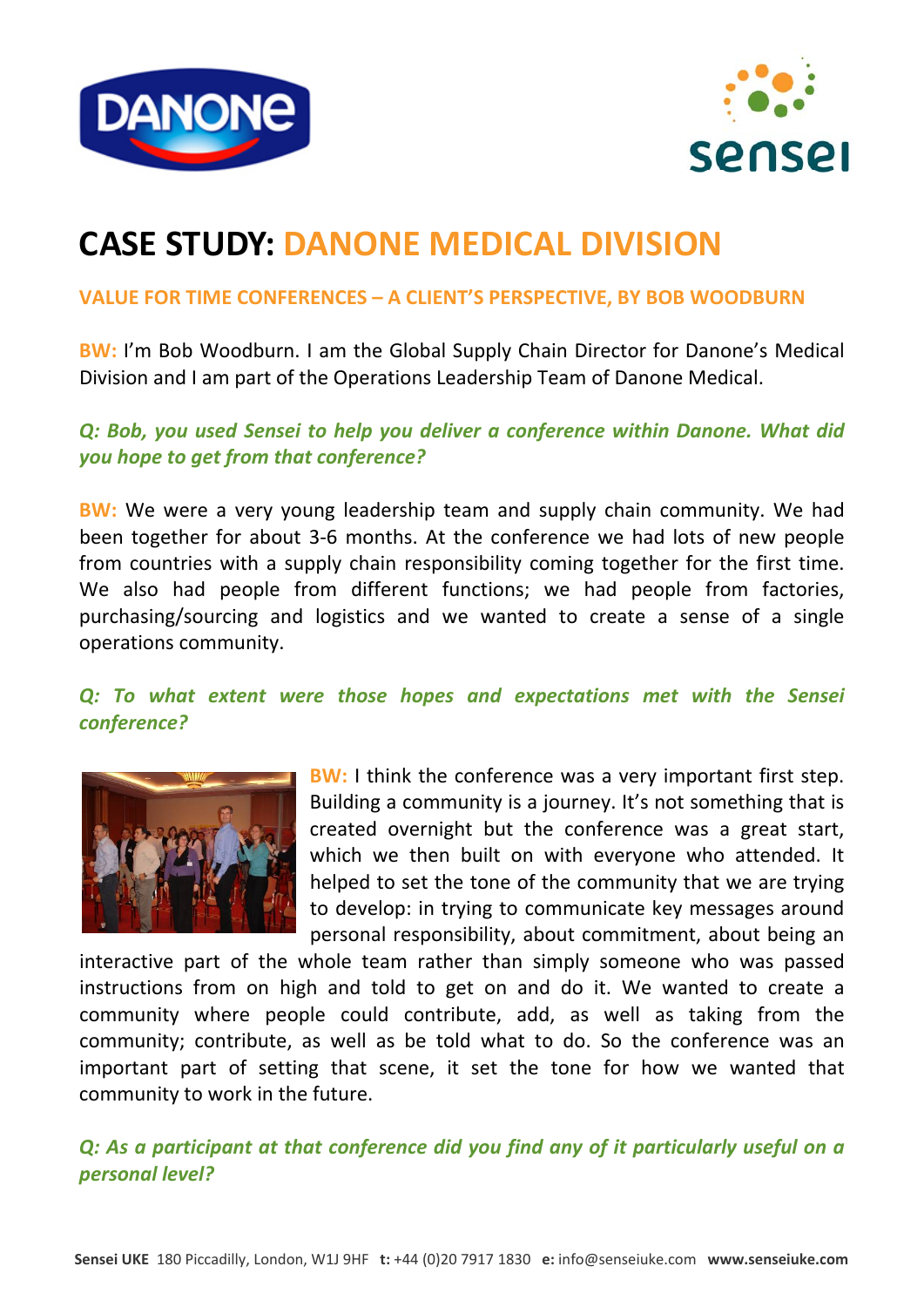



**BW:** I was part of the team that co-designed the conference with Sensei. So the design was not a surprise to me; I knew what was coming. Nevertheless I really took away some quality conversations with people who I work with quite often, which gave me much bigger insight into who they were as people and what they were trying to achieve in their role and their personal aspirations. We created an environment



where, over the course of the conference, people responded to the exercises we did and as a result developed a different quality of relationship, one that was deeper and more authentic.

### *Q: The business invested a fair bit of money flying people in for the conference and putting them up for two days in a nice venue. What do you think the business gained from the conference? How would you justify that investment in terms of time and money?*

**BW:** At the end of the day we are doing this to achieve a result; and we have very clear cost objectives and service objectives as an operations community. In order to achieve those, we have to co‐operate. We have to co‐operate across functions, across countries, across technical areas. We had a very successful year and a lot of that came from our ability to operate as an integrated whole. Everyone had to understand what the priorities were and everyone had to understand what the business wanted to achieve.

### *Q: So would you say that the conference was good value for time ‐ for the participants and for the leadership team?*



*BW:* Yes, I think so. We only come together at most twice a year and in 2009 with all the budget constraints we will only be meeting once. The Sensei design, the format we used, meant we really got great 'bang for our buck'. The conference was quite an intense experience yet people didn't feel overloaded. They didn't get swamped with information that

they never use again. We had a clear process within the conference, which meant we delivered really impactful messages in a cost and time efficient way. I would say that we got great value for money and for time.